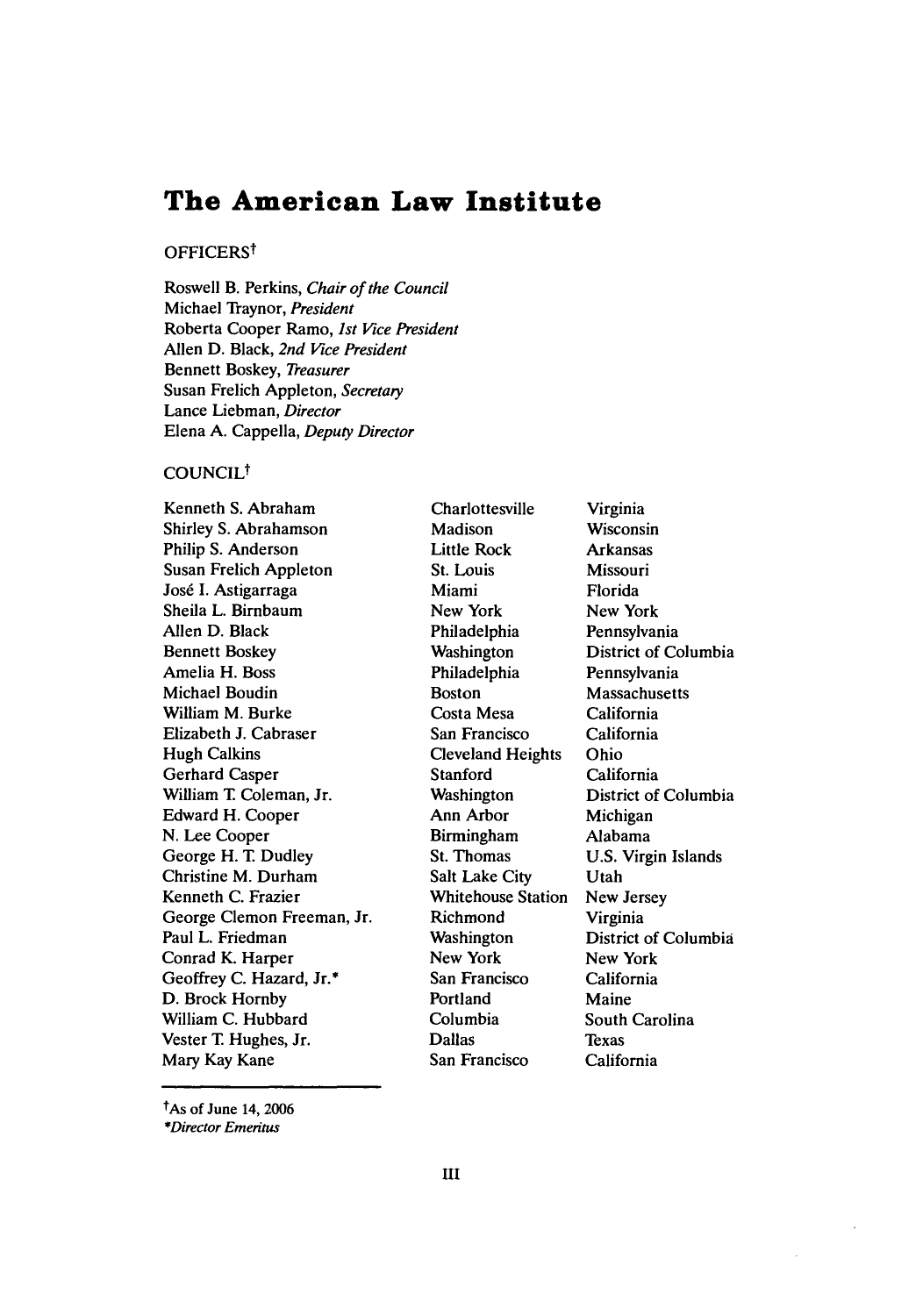# **COUNCIL**

Herma Hill Kay Carolyn Dineen King Carolyn B. Lamm Douglas Laycock Pierre N. Leval David E Levi Betsy Levin Hans A. Linde Martin Lipton Myles V. Lynk Robert MacCrate Margaret H. Marshall John J. McKetta, III Vincent L. McKusick Daniel J. Meltzer Robert H. Mundheim Kathryn A. Oberly Roswell B. Perkins Harvey S. Perlman Ellen Ash Peters Louis H. Pollak Roberta Cooper Ramo Mary M. Schroeder Sherwin P. Simmons Wm. Reece Smith, Jr. Jane Stapleton Robert A. Stein Larry S. Stewart John T. Subak Michael Traynor Bill Wagner Patricia M. Wald William H. Webster George Whittenburg Herbert P. Wilkins James H. Wilson, Jr. Diane P. Wood

### *Emeritus Council Members*

Roger C. Cramton William H. Erickson Thomas E. Fairchild Nicholas deB. Katzenbach Ernest J. Sargeant Lawrence E. Walsh

Berkeley Houston Washington Austin New York Sacramento Washington Salem New York Tempe New York Boston Austin Portland Cambridge New York New York New York Lincoln **Hartford** Philadelphia Albuquerque Phoenix Miami Tampa Canberra Chicago Miami Boca Grande San Francisco Tampa Washington Washington Amarillo Newton Atlanta Chicago

California Texas District of Columbia Texas New York California District of Columbia Oregon New York Arizona New York Massachusetts Texas Maine Massachusetts New York New York New York Nebraska Connecticut Pennsylvania New Mexico Arizona Florida Florida Australia Illinois Florida Florida California Florida District of Columbia District of Columbia Texas Massachusetts Georgia Illinois

Ithaca Denver Madison Princeton Boston Oklahoma City New York Colorado Wisconsin New Jersey Massachusetts Oklahoma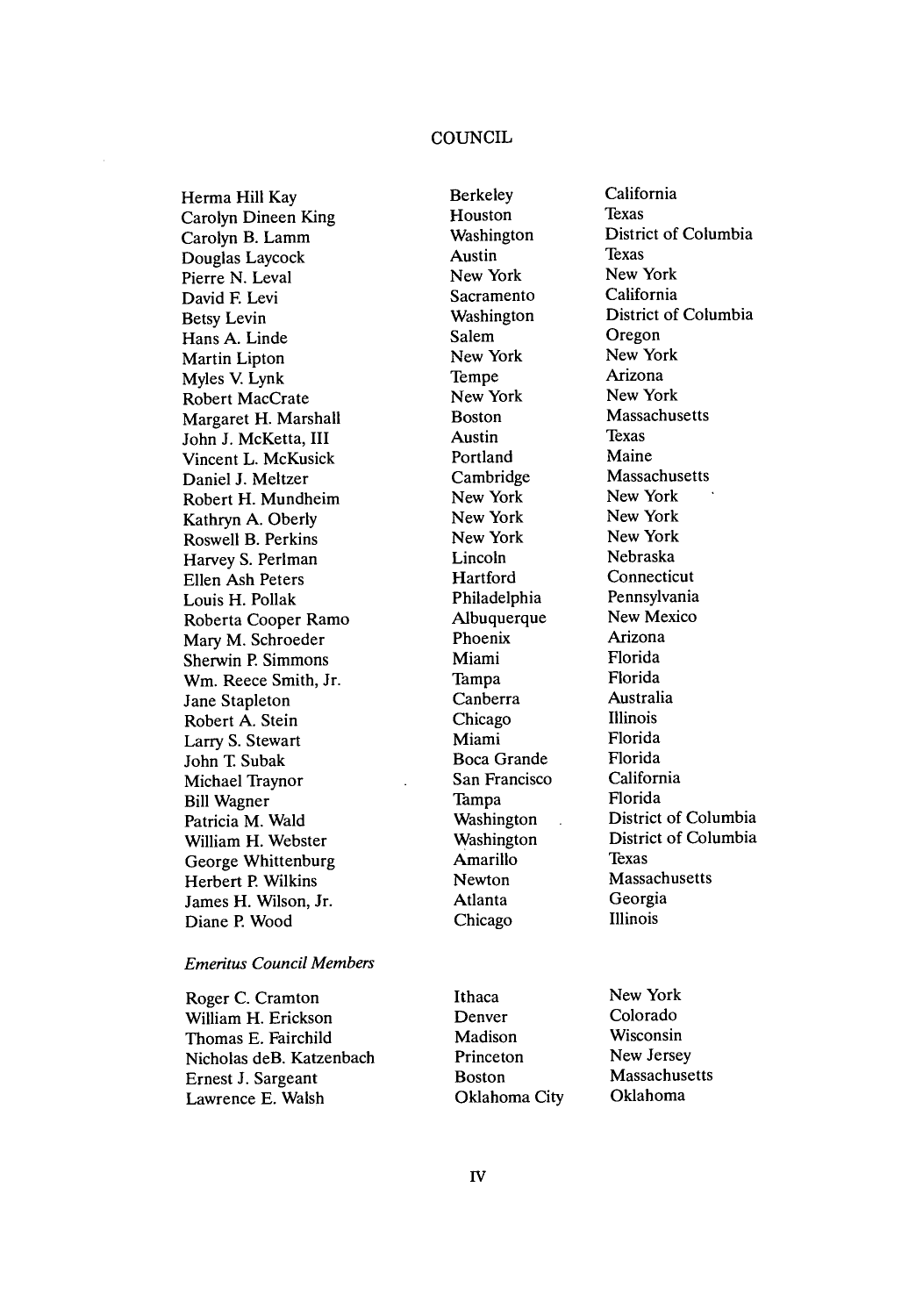# **RESTATEMENT OF THE LAW THIRD AGENCY**

### **REPORTER**

DEBORAH A. DEMOTT, Duke University School of Law, Durham, North Carolina

### **ADVISERS**

**ALLEN D.** BLACK, Philadelphia, Pennsylvania

PHILLIP I. BLUMBERG, University of Connecticut School of Law, Hartford, Connecticut

KIMBERLY REILEY **CLEMENT,** Santa Rosa, California [to **1999]**

MICHAEL MARKS COHEN, New York, New York

- MELVIN **A. EISENBERG,** University of California at Berkeley School of Law, Berkeley, California
- ROGER **J. GOEBEL,** Fordham University School of Law, New York, New York

**JOSEPH** GOLDBERG, Albuquerque, New Mexico

ROBERT **E.** HARRINGTON, Charlotte, North Carolina [to 2002]

- HARRIS L HARTZ, United States Court of Appeals for the Tenth Circuit, Albuquerque, New Mexico
- ROBERT W. HILLMAN, University of California at Davis School of Law, Davis, California
- **D.** BROCK HORNBY, United States District Court for the District of Maine, Portland, Maine [to 2000]
- **J.** DENNIS HYNES, University of Colorado School of Law, Boulder, Colorado
- GARETH JONES, Trinity College, Cambridge University, Cambridge, England

**EDMUND** W. KITCH, University of Virginia School of Law, Charlottesville, Virginia

MICHAEL M. **MANEY,** New York, New York

- MARGARET H. MARSHALL, Supreme Judicial Court of Massachusetts, Boston, Massachusetts [to **1999]**
- JOHN **J.** McKETTA, III, Austin, Texas [from 2000]
- STANDISH FORDE **MEDINA,** JR., New York, New York [Deceased **1999]**
- PETER M. **PANKEN,** New York, New York

MAURY B. POSCOVER, St. Louis, Missouri

FRANCIS REYNOLDS, Worcester College, Oxford University, Oxford, England [from **1999]** RUSSELL M. **ROBINSON,** II, Charlotte, North Carolina

EDwARD B. ROCK, University of Pennsylvania Law School, Philadelphia, Pennsylvania

- MARY M. SCHROEDER, United States Court of Appeals for the Ninth Circuit, Phoenix, Arizona
- JOHN T. SUBAK, Boca Grande, Florida
- ROBERT BLAKEY **THOMPSON,** Vanderbilt University Law School, Nashville, Tennessee
- HERBERT P. WILKINS, Boston College Law School, Newton, Massachusetts; former**ly** Supreme Judicial Court of Massachusetts [from 2000]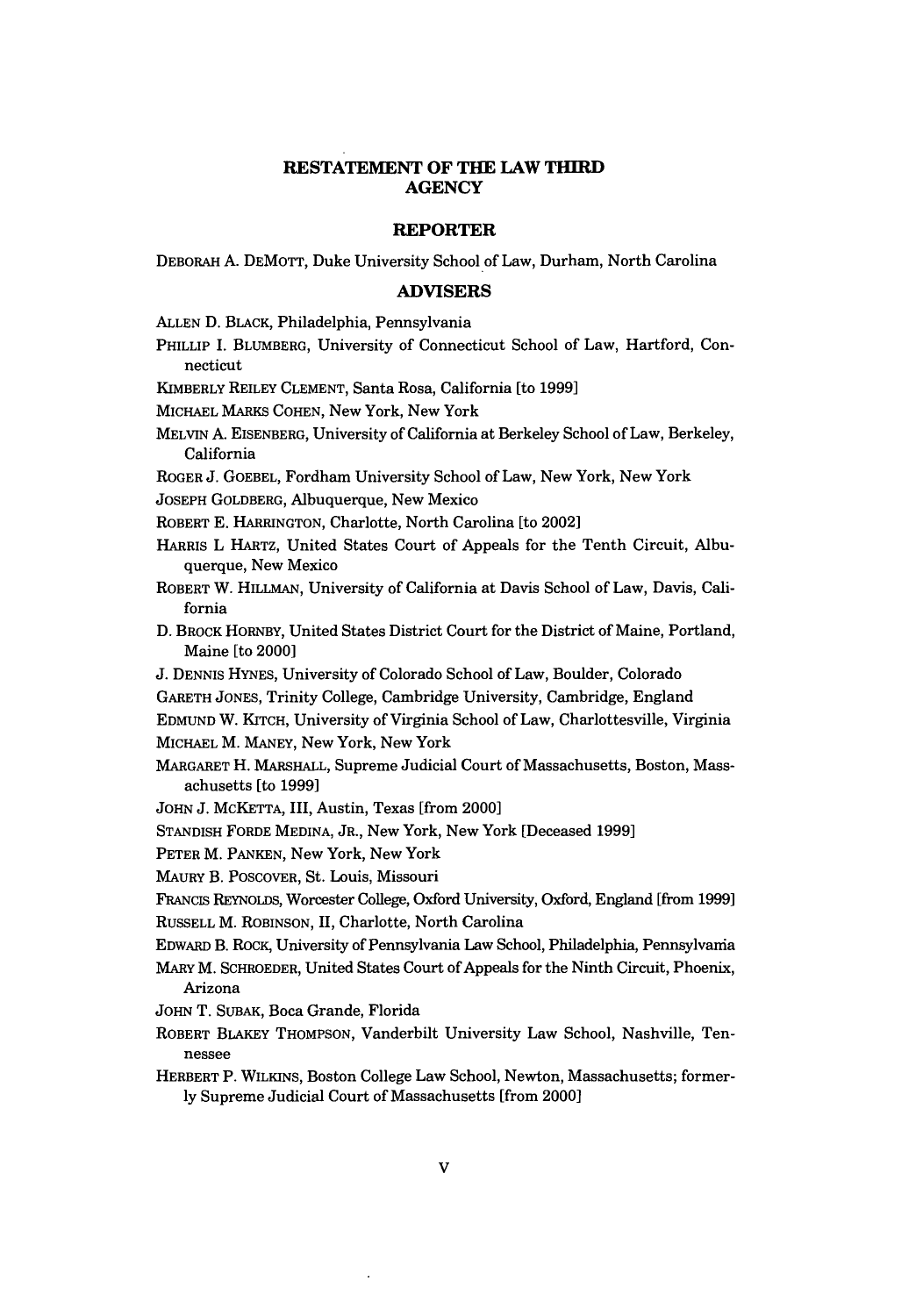# **EX OFFICIO**

ROSWELL **B.** PERKINS, New York, New York *Chair of the Council, The American Law Institute*

**MICHAEL** TRAYNOR, San Francisco, California *President, The American Law Institute*

 $\bar{\beta}$ 

 $\bar{z}$ 

**LANCE LIEBMAN,** New York, New York *Director, The American Law Institute*

 $\bar{z}$ 

 $\ddot{\phantom{a}}$ 

 $\hat{\mathcal{L}}$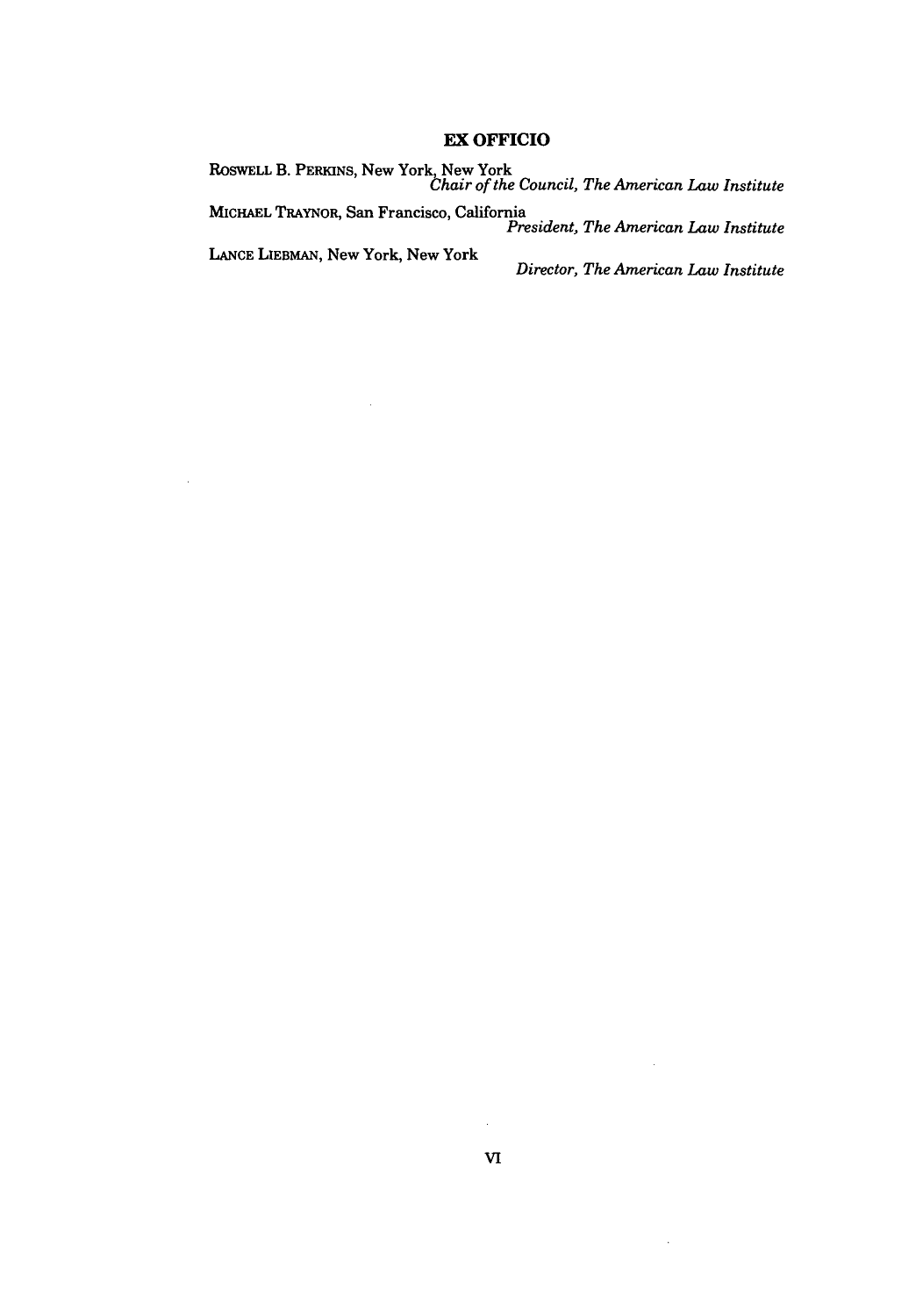#### **Agency**

## (as of March **16, 2005)**

ROBERT H. ALSDORF, Washington Superior Court, King County, Seattle, Washington

IRWIN M. ALTERMAN, Troy, Michigan

LORETTA **C.** ARGRETT, Washington, **D.C.**

WARREN BELMAR, Washington, **D.C.**

ROGER BERNHARDT, San Francisco, California

MARSHA **S.** BERZON, United States Court of Appeals for the Ninth Circuit, San Francisco, California

CARTER **G.** BISHOP, Boston, Massachusetts

MICHAEL JOACHIM Bonell, Rome, Italy

RICHARD **A.** BOOTH, Rockville, Maryland

WILLIAM W. BRATTON, Washington, **D.C.**

**JEAN** BRAUCHER, Tucson, Arizona

RUSSELL **J.** BRUEMMER, Washington, D.C.

STEPHEN McG. BUNDY, Berkeley, California

JOHN P. BURTON, Santa Fe, New Mexico

**JOHN G.** CAMERON, JR., Grand Rapids, Michigan

WILLIAM RICHARD CASTO, Lubbock, Texas

HELEN DAVIS CHAITMAN, New York, New York

JAMES H. **CHEEK,** III, Nashville, Tennessee

ERIC A. CHIAPPINELLI, Seattle, Washington

STEPHEN YEE CHOW, Boston, Massachusetts

**JACK** J. COE, Westlake Village, California

**NEIL** B. **COHEN,** Brooklyn, New York

TERESA **STANTON** COLLETT, Minneapolis, Minnesota

**DENISE D.** COLLIERS, Philadelphia, Pennsylvania

JAMES D. Cox, Durham, North Carolina

ROBERT **A.** CREAMER, Chicago, Illinois

**KENNETH B.** DAVIS, JR., Madison, Wisconsin

WILLIAM B. DAWSON, Dallas, Texas

JAMES B. DOLAN, JR., Boston, Massachusetts

**ALLAN** G. **DONN,** Norfolk, Virginia

CLAIRE V. EAGAN, United States District Court for the Northern District of Oklahoma, Tulsa, Oklahoma

BYRON F. EGAN, Dallas, Texas

NORMAN L. EPSTEIN, California Court of Appeal, Los Angeles, California

ROBERT A. FELDMAN, Falls Church, Virginia

STEPHEN F. FINK, Dallas, Texas

JILL FISCH, New York, New York

DAVID **A.** FISCHER, Columbia, Missouri

JOSEPH Z. FLEMING, Miami, Florida

TAMAR FRANKEL, Boston, Massachusetts

GEORGE **C.** FREEMAN, III, New Orleans, Louisiana

WILLIAM FREIVOGEL, Chicago, Illinois

BRUCE E. GAGNON, Anchorage, Alaska

**ANNE LANCASTER** GARDNER, Texas Court of Appeals, Second District, Fort Worth, Texas

**DANIEL A.** GECKER, Richmond, Virginia

FREDERICK MARK GEDICKS, Provo, Utah

NICHOLAS L. **GEORGAKOPOULOS,** Indianapolis, Indiana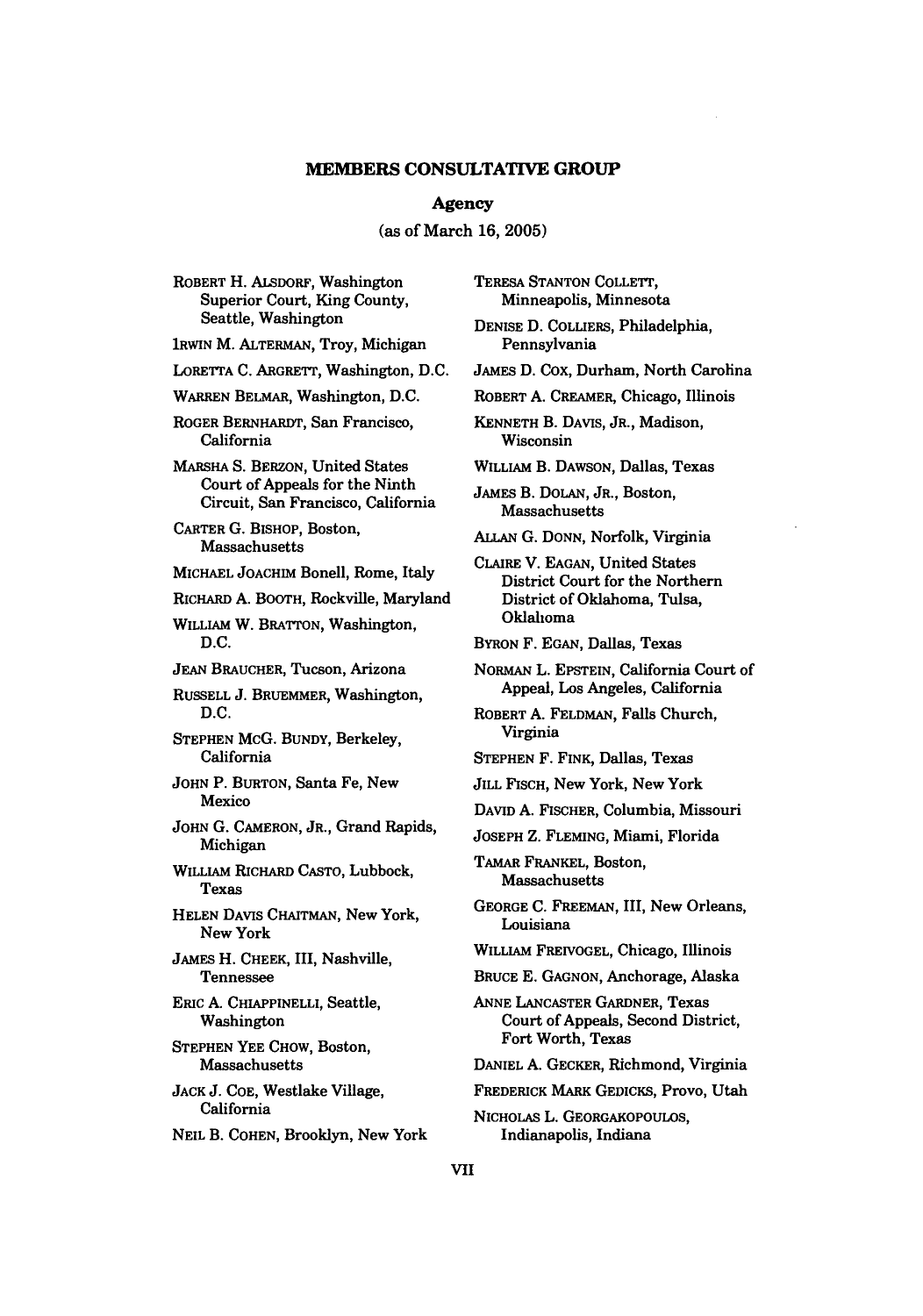JAMES PAUL GEORGE, Fort Worth, Texas R. JAMES GEORGE, JR., Austin, Texas R. NICHOLAS GIMBEL, Philadelphia, Pennsylvania DENNIS E. GLAZER, New York, New York CAROL ROSE GOFORTH, Fayetteville, Arkansas MARVIN L. GRAY, JR., Seattle, Washington OSCAR S. GRAY, Baltimore, Maryland MICHAEL GREENWALD, Wynnewood, Pennsylvania DAVID W. GRUNING, New Orleans, Louisiana MICHAEL GRUSON, New York, New York RICHARD E. GUTMAN, Dallas, Texas LAWRENCE ABRAHAM Hamermesh, Wilmington, Delaware ROBERT W. HAMILTON, Austin, Texas MICALYN SHAFER HARRIS, Ridgewood, New Jersey RICHARD E.V. HARRIS, Piedmont, California ROBERT M. HART, New York, New York **JAN** P. HELDER, JR., Kansas City, Missouri JOHN EDWARD HIGGINS, JR., Washington, D.C. PAULINE E. HIGGINS, Houston, Texas KAREN L. HIRSCHMAN, Dallas, Texas RANDY **J.** HOLLAND, Delaware Supreme Court, Georgetown, Delaware ERIC MILLS HOLMES, Danville, Kentucky ROGER F. HOLMES, Anchorage, Alaska **ALAN** D. HORNSTEIN, Baltimore, Maryland **C.** STEPHEN HSU, Beijing, China ARNETTE R. HUBBARD, Illinois Circuit Court of Cook County, Chicago, Illinois

BRIAN J. HUNT, Chicago, Illinois ROBERT H. JERRY, II, Gainesville, Florida LAURENCE M. JOHNSON, Boston, Massachusetts VINCENT R. JOHNSON, San Antonio, Texas CALLY JORDAN, Gainesville, Florida CEM KANER, Melbourne, Florida ROBERT R. KEATINGE, Denver, Colorado COLLEEN **A.** KHOURY, Portland, Maine DANIEL S. KLEINBERGER, St. Paul, Minnesota RALPH **I.** KNOWLES, JR., Atlanta, Georgia MICHAEL JOSEPH KRAMER, SR., Noble Superior Court, Albion, Indiana NOËL ANKETELL KRAMER, Superior Court of the District of Columbia, Washington, D.C. STEPHEN R. KROLL, Washington, D.C. ANDREW KULL, Boston, Massachusetts EARLE F. KYLE, IV, Brooklyn Park, Minnesota EDWARD LABATON, New York, New York STEPHEN P. LAMB, Delaware Court of Chancery, Wilmington, Delaware SYBIL H. LANDAU, New York, New York HOWARD LANGER, Philadelphia, Pennsylvania ROBERT M. LAWLESS, Las Vegas, Nevada VICTOR B. LEVIT, San Francisco, California CARL D. **LIGGIO,** Chicago, Illinois ALLEN M. LINDEN, Federal Court of Canada, Court of Appeal, Ottawa, Ontario HOUSTON PUTNAM LOWRY, Meriden, Connecticut JOSEPH R. LUNDY, Chicago, Illinois GRAYDON D. LUTHEY, JR., Tulsa, Oklahoma

**VIII**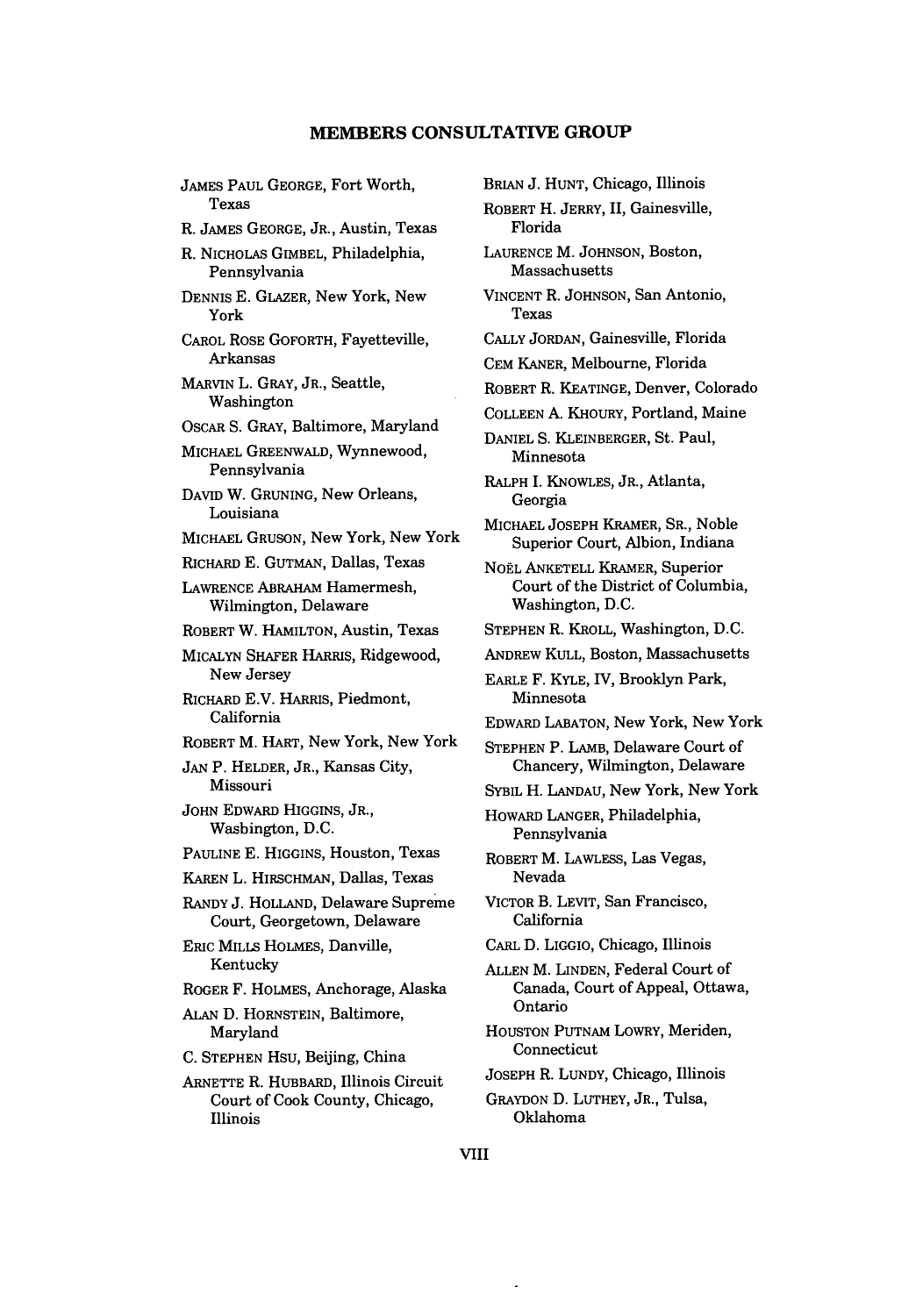MYLES V. LYNK, Tempe, Arizona W. CULLEN MACDONALD, New York, New York M. STUART MADDEN, White Plains, New York PATRICK A. MALONE, Washington, D.C. ARTHUR MEAD MARTIN, Chicago, Illinois JAMES T. MCCARTT, San Francisco, California JAMES E. MOLITERNO, Williamsburg, Virginia LIZABETH A. MOODY, St. Petersburg, Florida THOMAS D. MORGAN, Washington, D.C. BRIAN CAMERON MURCHISON, Lexington, Virginia GREGORY G. MURPHY, Billings, Montana ELEANOR W. MYERS, Philadelphia, Pennsylvania JAMES **A.** R. NAFZIGER, Salem, Oregon RICHARD L. NEUMEIER, Boston, Massachusetts THOMAS R. NEWMAN, New York, New York MARLEEN A. O'CONNOR, St. Petersburg, Florida CHARLES R.T. O'KELLEY, Athens, Georgia J. THOMAS OLDHAM, Houston, Texas MARIAN P. OPALA, Supreme Court of Oklahoma, Oklahoma City, Oklahoma ERIC W. ORTS, Philadelphia, Pennsylvania RICHARD W. PAINTER, Champaign, Illinois ROBERT W. PASS, Tallahassee, Florida LUCIAN T. PERA, Memphis, Tennessee JOSEPH M. PERILLO, Chelsea, New York CHERYL B. PRESTON, Provo, Utah ELLEN S. PRYOR, Dallas, Texas TERRANCE **G.** REED, Alexandria, Virginia DOUG RENDLEMAN, Lexington, Virginia

DOUGLAS R. RICHMOND, Chicago, Illinois MARIA P. RIVERA, California Court of Appeal, San Francisco, California JAMES L. ROBERTSON, Jackson, Mississippi JAMES STEVEN ROGERS, Newton, Massachusetts JONATHAN ROSE, Tempe, Arizona MICHAEL L. RUSTAD, South Burlington, Vermont THOMAS E. RUTLEDGE, Louisville, Kentucky MARGARET V. SACHS, Athens, Georgia JORGE A. SANCHEZ-CORDERO DAVILA, Mexico City, Mexico MARK A. SARGENT, Villanova, Pennsylvania DANIEL M. SCHNEIDER, DeKalb, Illinois W. EDWARD SELL, Pittsburgh, Pennsylvania LINDA **0.** SMIDDY, South Royalton, Vermont BEVERLY MCQUEARY SMITH, Huntington, New York GERALD K. SMITH, Phoenix, Arizona DAVID V. SNYDER, New Orleans, Louisiana BRIAN F. SPECTOR, Miami, Florida L. VASTINE STABLER, JR., Birmingham, Alabama EDWARD B. STEAD, Dallas, Texas MARC I. STEINBERG, Dallas, Texas JEFFREY W. STEMPEL, Las Vegas, Nevada LARRY S. STEWART, Miami, Florida GuY MILLER STRUVE, New York, New York BARRY SULLIVAN, Chicago, Illinois PATRICK JAMES SULLIVAN, Encinitas, California DANIEL M. TRAYNOR, Devils Lake, North Dakota WILLIS R. TRIBLER, Chicago, Illinois **E.** PETER URBANOWICZ, Dallas, Texas